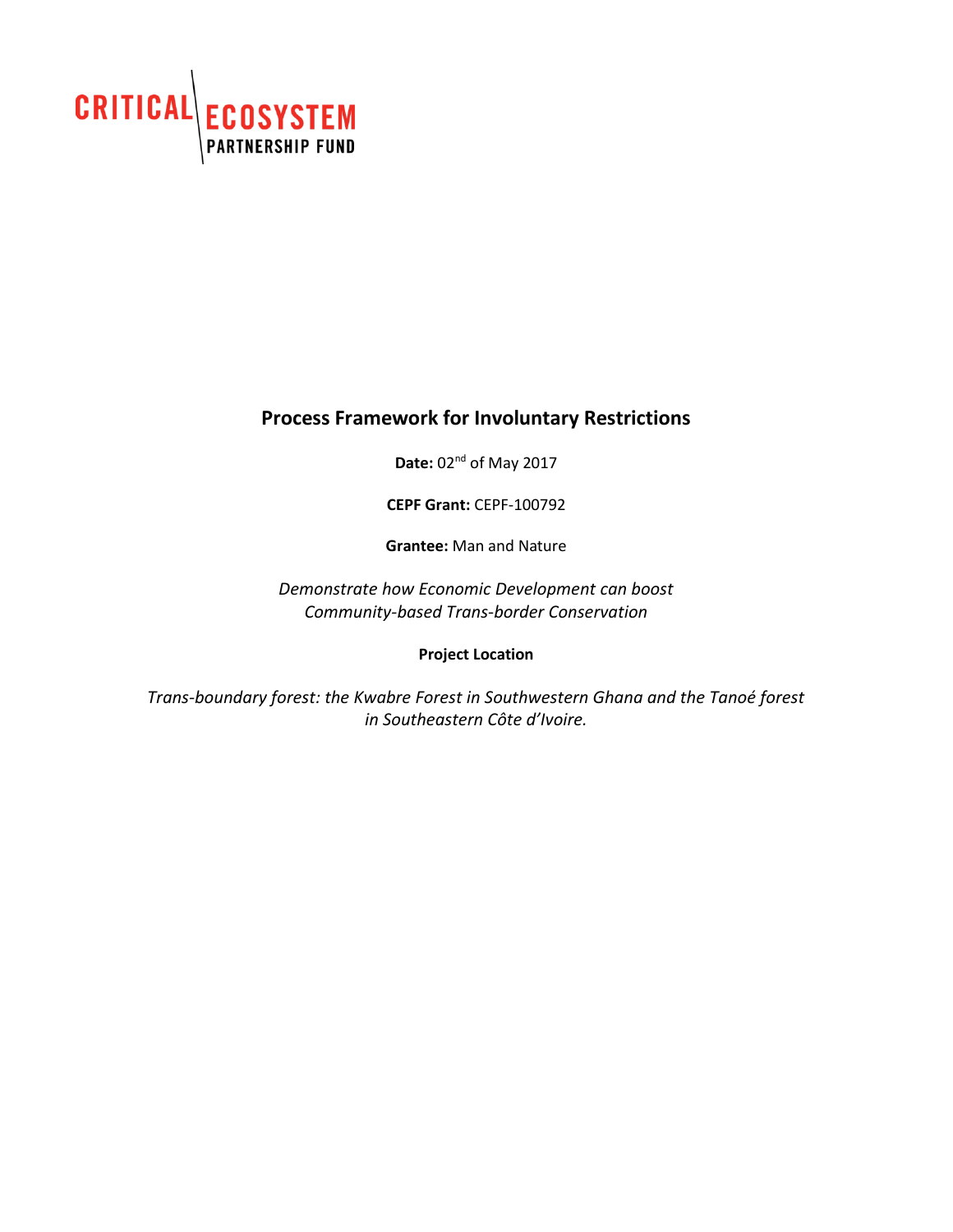### **Grant Summary**

### **1. Grantee organization**

Man and Nature

# **2. Grant title**

Demonstrate how Economic Development can boost Community-based Trans-border Conservation

### **3. Grant number**

CEPF-100792

**4. Grant amount (US dollars)**

USD 218,000.00

# **5. Proposed dates of grant**

Start: 1st of August 2017 End: 31st of July 2019

# **6. Countries or territories where project will be undertaken**

The Kwabre Forest in Southwestern Ghana and the Tanoé forest in Southeastern Côte d'Ivoire.

# **7. Date of preparation of this document.**

20th March 2017

*The Process Framework will describe the project and how restrictions of access to natural resources and measures to assist affected communities. Affected communities should have the opportunity to participate in the drafting of the Process Framework. Typically, the Applicant will prepare a draft Framework that will then be shared and discussed with local communities and other relevant stakeholders. Based on the consultations, a final Framework will be prepared. CEPF may provide guidance on development of the Framework and will review and approve the final Framework prior to approving the final project proposal application. The Process Framework should include the following elements:* 

# **A. Project background**

The project aims to protect the biodiversity in Kwabre forest in Ghana and Tanoé forest in Côte d'Ivoire through the development of Green Value Chains (GVC) that adapt global best practices in the local context in partnership with private companies, local communities and government bodies. It takes advantage of Ghana and Ivorian laws allowing communities to manage and protect themselves specific areas and focuses on community-managed Kwabre and Tanoé emblematic forests and their contiguous agricultural areas. This project will illustrate that synergies can, and need to be created between conservation and economic development of local communities – which is key to ensure a broad support from the population to the forest conservation by improving livelihoods.

Kwabre and Tanoé forests form one of the largest intact block of swamp forest in the Upper Guinea global biodiversity hotspot. This area of high endemism harbors a host of endangered species - out of which many only occur in this region, including four Critically Endangered primate species: the Roloway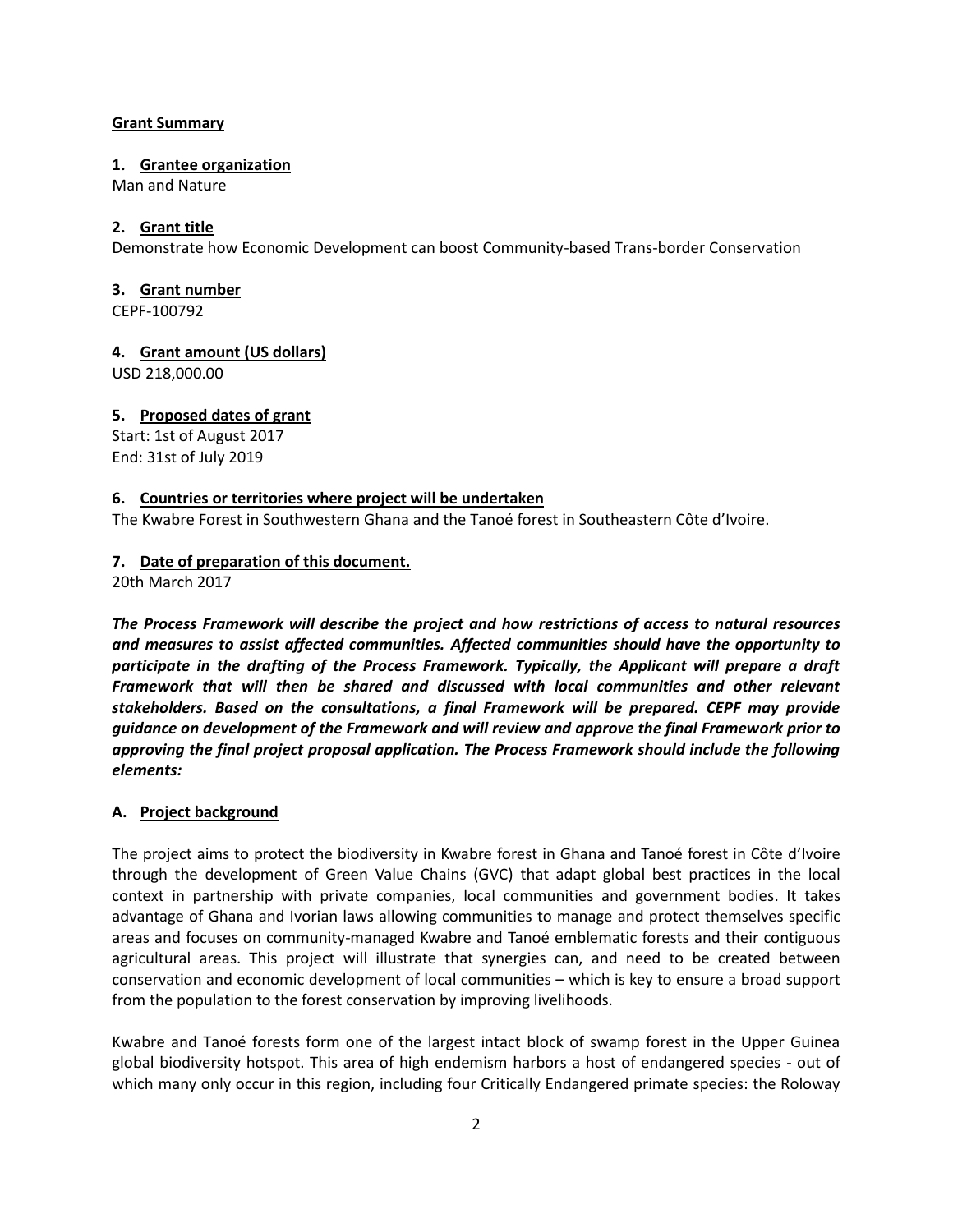Monkey (Cercopithecus roloway) one of the World's 25 most endangered primates (Schwitzer et al., 2015), the White-naped Mangabey (Cercocebus lunulatus), the White-thighed Colobus (Colobus vellerosus), and possibly Miss Waldron's Red Colobus (Piliocolobus waldronae) which may already be extinct (Mittermeier et al., 2009), as well as the Critically Endangered Slender-snouted Crocodile (Mecistops cataphractus). One of the objectives of the project is to elaborate in discussion with local authorities and communities in both countries, a draft trans-boundary management plan including the next steps towards the creation of the reserve. This formal agreement between the Kwabre and Tanoé forests and its enforcement will help decrease poaching from both countries and conserve this important corridor.

# **The draft trans-boundary management plan will be elaborated by incorporating the existing Community Organizations' management plan of both countries, the federal association (FAIVG) in Côte d'Ivoire and the CREMA in Ghana.**

#### In Côte d'Ivoire

Since 2006, the local CSO in Côte d'Ivoire engaged discussions with local authorities and communities to define steps to give an official protection status to Tanoé Forest. 10 years later, on the 7<sup>th</sup>September 2016, the federal association (FAIVG) was constituted. The FAIVG and its technical partners worked for four months on the delimitation of the forest. This activity entailed the discussion with local communities and with landowners farming at the fringe of the forest. At the end of 2016, the forest was officially delimited and recognized by the local population. The roles and responsibilities of the FAIVG members were determined and rules and regulations to protect the resources including penalties for poachers and illegal wood loggers were decided with the communities. The Ministère des Eaux et Forêts (Forest and Water Ministry) was involved in the process and is now supporting community patrols to enforce these rules.

In conclusion, thanks to the work of the CSRS and ACB-CI (the local CSO), 9 neighboring communities currently manage the forest: Kadjakro, Kongodjan, Ehania, Saykro, YaoAkakro, Nouamou, Atchimanou, Dohouan, Kotoagnuan. Management committees (Associations Villageoises de Conservation et de Développement (AVCD)) were formed in the nine communities with their bylaws officially registered by the national administration. In each of the two districts of the project area, an association comprising the different management committees was officially established (Associations Inter-villageoises de Gestion (AIVG)). The federal association (FAIVG) comprising both umbrella associations is the main interlocutor of the government and, while the two associations play a coordinating role for the fieldbased activities carried out by the nine management committees.

#### In Ghana

A similar process was followed in Ghana to constitute in 2016 the CREMA with the support of the communities and the Wildlife Division under the supervision of the Ministry of Forestry. Kwabre forest is a community land. Each individual Stool (Community) owns an area of the forest. In order to manage the land, 14 communities (Kwabre, Edu, Eleana, Takinta, Nawule, MansahNkwanta, Anwiafutu, Mediewie, Nzeleunu, Allowuley, Edobo, New Edobo, Epunsa, and Atwebaso), have created the Ankasa-Tano Community Resource Management Area (CREMA). The CREMA management structure is composed of a CREMA Executive Committee (CEC) and of Community Resource Management Committees (CRMCs). The CRMCs are formed at the level of each community, while the Executive Committee formed out of the CRMCs acts to oversee the organization.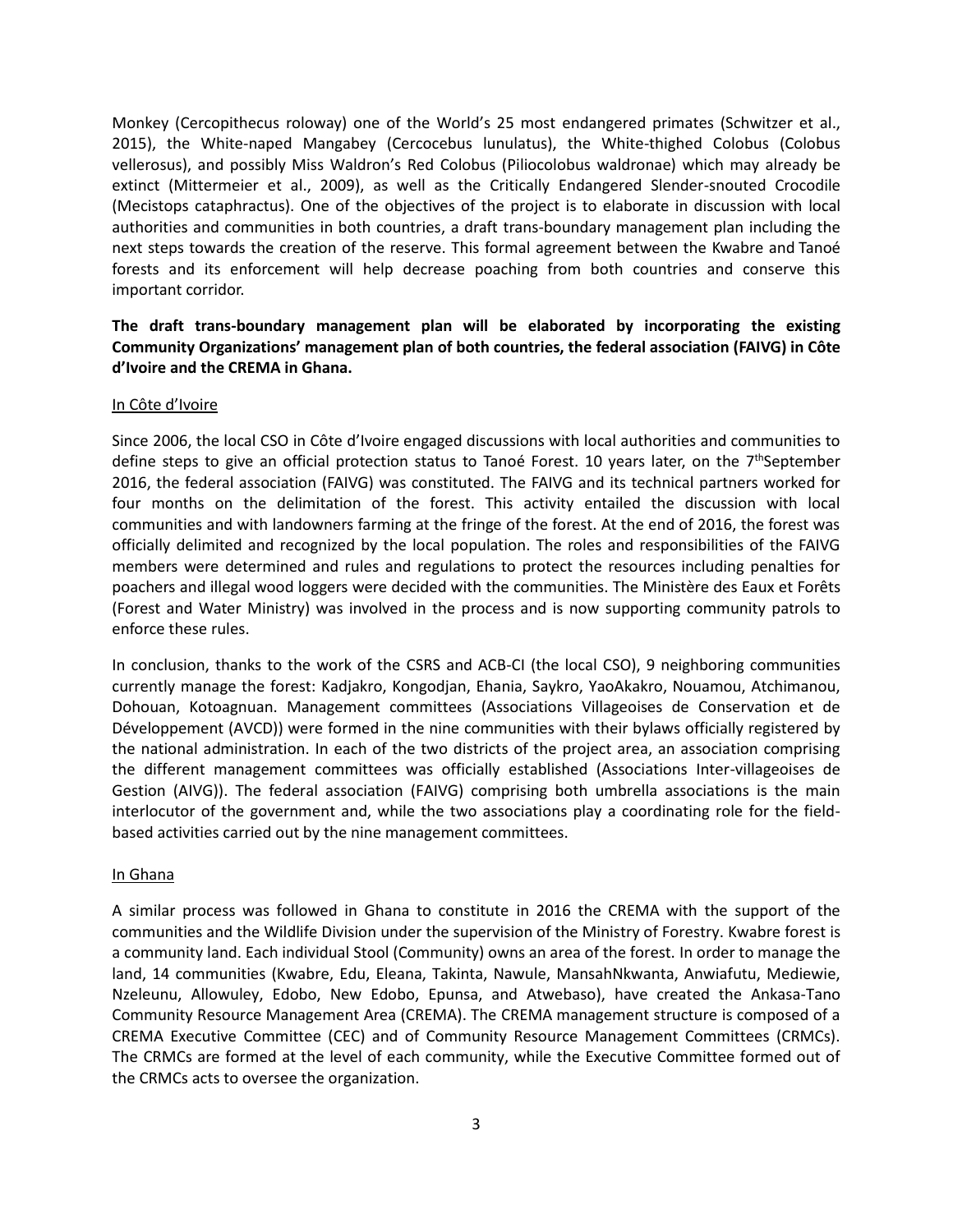It is the role of the CREMA to govern and manage the community forest areas through the elected committee who liaise with the government, local CSOs and traditional authorities. The CRMCs receive a 'Certificate of Devolution', which give them the authority to sustainably manage their land and to apprehend illegal miners, bush meat hunters and chainsaw operators with rangers of the Wildlife Division. Their main objective is:

- To conserve wildlife for the future generation
- To conserve wetland areas for sustainable ecological, social and economic benefits
- To protect all natural resources in general
- To generate income for community development
- To improve the livelihood of people in the community
- To provide employment for people in the community
- To promote ecotourism

The creation of both CREMA and FAIVG were requested and desired by the communities so that they can manage their resource better. Indeed, creating a trans-boundary management plan will strengthen these Organizations. Illegal activities will be punishable by law in both countries, even if the felony is committed in one country and the felon caught in the other one.

#### **B. Participatory implementation**

As explained above, the creation of the Community Organizations was desired by the communities and supported by local CSOs Man and Nature is partnering with.

The Small-Scale Initiatives Program of the FFEM (SSIP) and Man and Nature share a similar approach on environmental conservation. So in July 2013, Man and Nature decided to partner with SSIP to support Civil Society Organizations (CSO) in Africa. Following this alliance, Man and Nature and SSIP supported technically and financially ABC-CI and WAPCA, the two local CSOs engaged in the program. Man and Nature has been working closely with them for the past three years but on two separate projects. CEPF will give Man and Nature the opportunity to develop a global trans-border project and improve the conservation of the forest. Over these three years program, SSIP and Man and Nature consulted regularly with local NGOs, evaluated the progress on the ground and met with the Community Organizations and its Members.

Under this previous program, **in Ghana**, CREMA sensitization campaign was carried out in 12 communities with a total of approximately 2400 people attending (approximately 200 people per community). CRMC elections were conducted in early 2014 in 13 communities and eight CRMC's were formed. CEC elections were conducted on March 11th, 2014 and a CREMA Executive Committee was established to oversee the eight CRMC's. 36 individuals participated in a three-day community patrol team-training workshop in 2015. Since then, twelve community patrol teams conduct twice weekly patrols in the rainforest. Workshops are held regularly to monitor and review the CREMA and the effectiveness of the Monitoring Teams.

**In Côte d'Ivoire,** as mentioned above, Village Conservation and Development Management committees (Associations Villageoises de Conservation et de Développement (AVCD)) were formed in the nine communities with their bylaws officially registered by the national administration. In each of the two districts of the project area an umbrella association (Associations Inter-villageoises de Gestion (AIVG))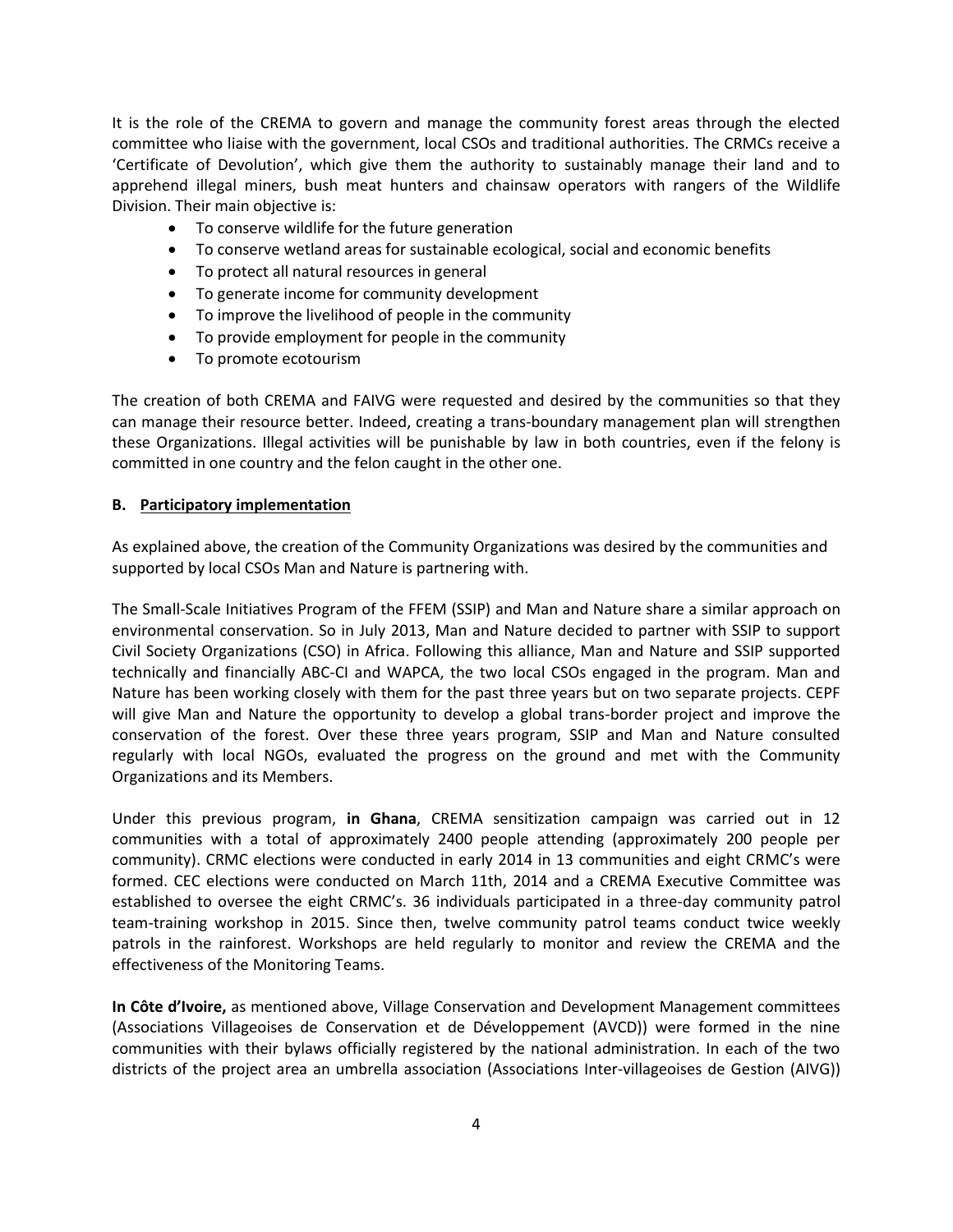comprising the different management committees was officially established as well. This participatory process prepared the implementation process of the proposed project.

Thus, under the SSIP and Man and Nature Program, discussions around the creation of a trans-boundary forest started. It is a natural continuation of the past projects.

More recently, in May 2016, SSIP and Man and Nature organized in Accra a workshop on the construction of a collaborative project on GVCs to design with other key stakeholders (public and private sectors) the strategy of the proposed project. This workshop gave the opportunity to SSIP and Man and Nature to travel to the project site to meet again with local stakeholders and disclose the exchange of the workshop with the communities.

The latest face-to-face consultations of Man and Nature with local and national partners in Ghana and Ivory Coast were done in January 2017. This three weeks trip was the opportunity to meet with key stakeholders such as local CSOs, Community Organizations in both countries, the Environmental Protection Agency in Ghana, key consultants on the projects (Yayra Glover Ltd), Local Representative (Sous-Préfet of Noé in Côte d'Ivoire), the Wildlife Division, etc.

At the end of the field mission, a two days workshop was organized in Accra to work on detailed activities of the project. In February and March 2017, while local CSOs were disclosing those exchanges on the field with the communities, Man and Nature contacted several private companies including Savannah Fruits Company and Feanza Industries Limited to seek their interest in supporting the development of the project.

# **C. Criteria for eligibility of affected persons**

Both forestlands are already prohibited to settlement and other human activities. Thus no person will be adversely affected by the project. Only those undergoing illegal activities (such as poaching) will be indirectly affected. The project aims at controlling better this forest area, while providing alternatives to surrounding rural villages.

# **D. Measures to assist the affected persons**

Communities will be trained in best farming practices and agroforestry, with the support of private actors in the supply chain, so that all individuals have the opportunity to make better livelihoods, without undergoing illegal activities.

# **E. Conflict resolution and complaint mechanism**.

Prior to the implementation of the project, a steering committee meeting will be organized to disclose once again the objectives and detailed activities of the project to the local communities. The communities already have the contacts of the coordinator and local CSOs involved in the project in the area. During the steering committee, contact information of Man and Nature, the local CSOs (WAPCA and CSRS/ACB-CI), the Regional Implementation Team for CEPF (Birdlife International) and the CEPF Grant Director will be provided to the local population. Signboards in all communities in the implementation areas will be disposed. The dedicated email account for CEPF [\(cepfexecutive@conservation.org\)](mailto:cepfexecutive@conservation.org) will be mentioned, for grievances sent by email. Grievances raised by the grantees will be communicated to the Regional Implementation Team for CEPF (Birdlife International) and the CEPF Grant Director within 15 days, together with a proposed response.

This project aims at developing GVC and economic value added for communities. Hence very few grievances should be observed.